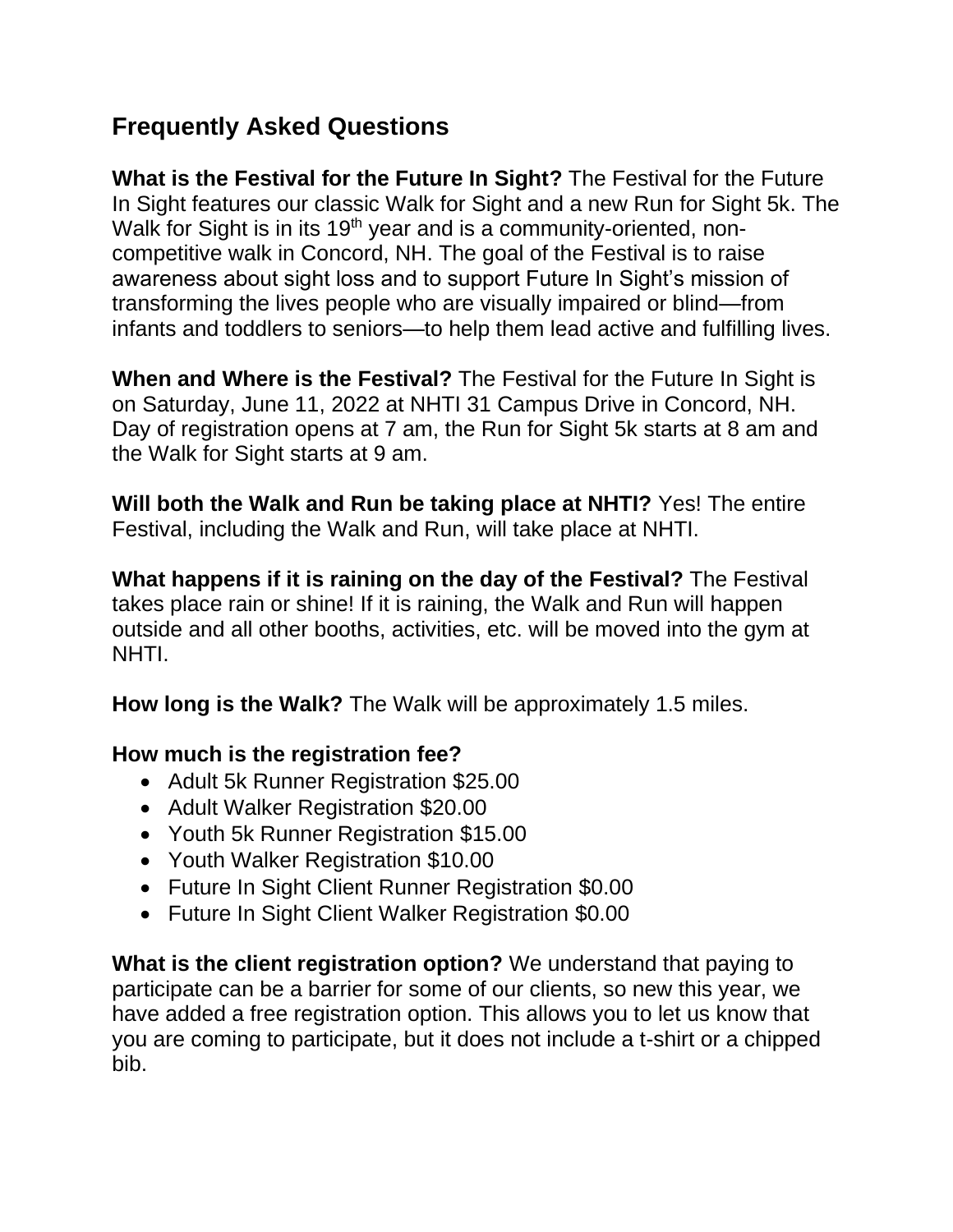**What does the registration fee include?** Runner registration includes a tshirt (guaranteed if you register by May 1st) and a chipped bib. Walker registration includes a t-shirt (guaranteed if you register by May 1st). We will also have a variety of festivities happening that you are welcome to check out!

**I want to run and walk. Do I need to register twice?** No. If you would like to participate in both, please register for the Run so you receive a chipped bib and can be timed. You can then also participate in the Walk. We do kindly ask that you make an additional donation if you are going to do both. This donation can be made online when registering or day-of at the event.

**Will I be guaranteed a t-shirt?** T-shirts are guaranteed to those who register by **Sunday, May 1st .**

**If I have registered before the day of the Festival, can I pick up my tshirt ahead of time?** Yes. During the week leading up to the Festival for the Future In Sight, **June 6 th - June 10th**, t-shirts and bibs will be available for pick-up at 25 Walker Street in Concord, NH.

**As a Team Member, what should I do with my collected money and donation tracking sheet?** Walkers and Runners who are a part of a team will give their donation tracking sheets and collected money to their Team Captain. We ask that only Team Captains hand in the money for the team to help the process move quickly.

**Do I need to check-in the day of the event?** We ask that Team Captains check-in the day of the event. If you are a runner or a walker who is not on a team and you did not pick up your bib and/or t-shirt in advance, you should check-in to receive those items.

**If I become a Team Captain, will I receive donation forms for my team?** If you register online, no additional paperwork is needed unless requested. If you would like physical donation forms, they can be mailed to you upon request.

**Will there be a team captain kick off this year?** We are planning a Team Captains Zoom meeting closer to the event to review day-of logistics. If you have any questions prior to that, please don't hesitate to email us at [events@futureinsight.org](mailto:events@futureinsight.org) or call us at 603-224-4039.